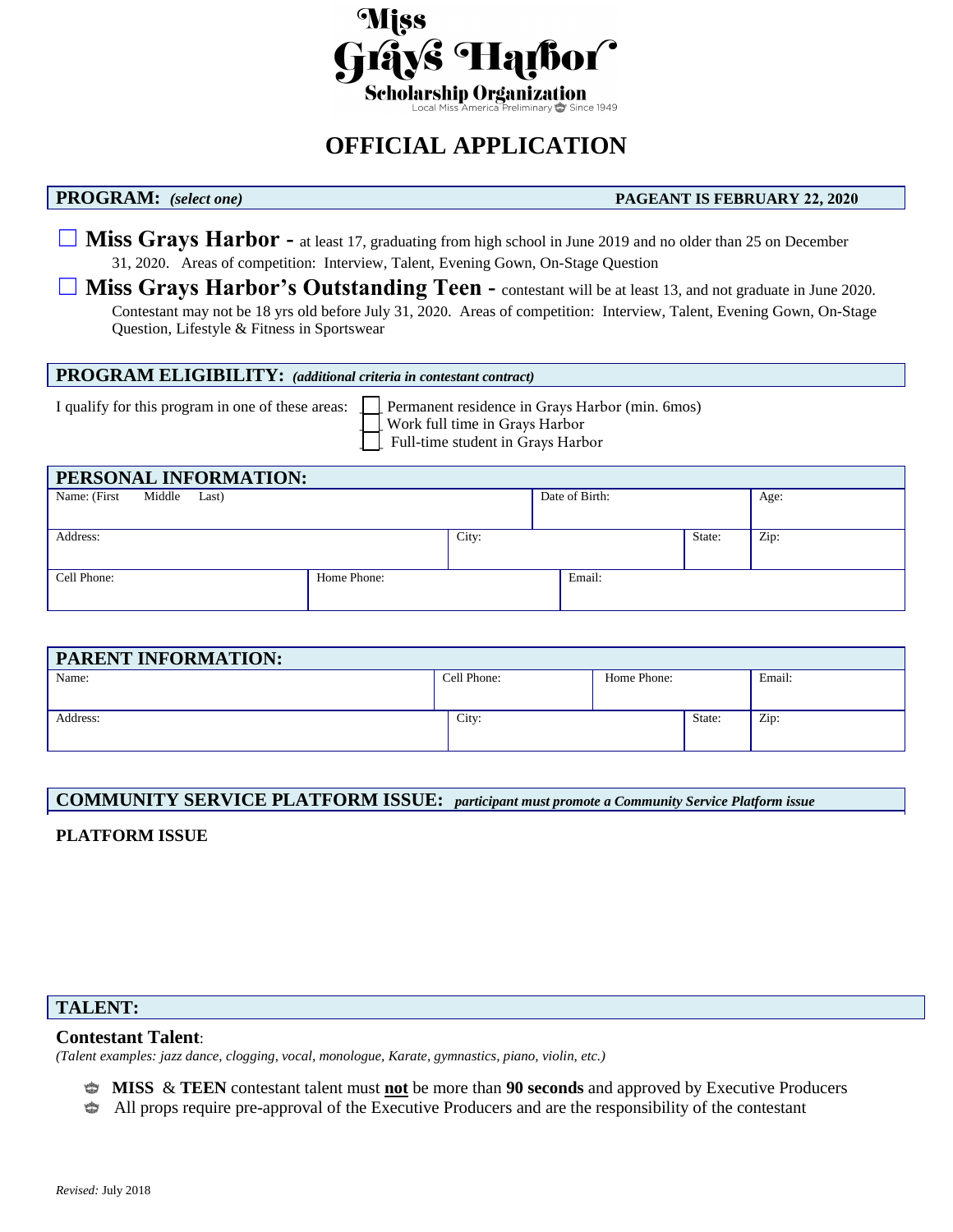# **OFFICIAL CONTESTANT APPLICATION**

| $\vert$ SCHOOL INFORMATION: (transcript will be required with official contract) |                    |                              |  |  |
|----------------------------------------------------------------------------------|--------------------|------------------------------|--|--|
| School Currently Attending:                                                      | Cumulative G.P.A.: | Grade Level or Class Status: |  |  |
| College Major/Intended Major:                                                    |                    | Graduation Date (mm/yy):     |  |  |

| <b>EMPLOYMENT INFORMATION:</b> (if applicable) |          |          |  |
|------------------------------------------------|----------|----------|--|
| Current Employer:                              | Address: | Phone:   |  |
|                                                |          |          |  |
|                                                |          | Manager: |  |
|                                                |          |          |  |

| <b>EMERGENCY INFORMATION:</b>                                               |                                    |             |                  |
|-----------------------------------------------------------------------------|------------------------------------|-------------|------------------|
| KNOWN MEDICAL CONDITIONS &/or ALLERGIES: (i.e. food allergies, asthma etc.) |                                    |             |                  |
|                                                                             |                                    |             |                  |
| <b>Emergency Contact Name:</b>                                              | <b>Relationship to Contestant:</b> | Home Phone: | Alternate Phone: |
| <b>Emergency Contact Name:</b>                                              | <b>Relationship to Contestant:</b> | Home Phone: | Alternate Phone: |

| <b>INTERESTING FACTS &amp; INFO:</b> (Sports, hobbies, interesting facts, travel, etc.) |  |  |
|-----------------------------------------------------------------------------------------|--|--|
|                                                                                         |  |  |
|                                                                                         |  |  |
|                                                                                         |  |  |
|                                                                                         |  |  |
|                                                                                         |  |  |
|                                                                                         |  |  |

# **OFFICIAL PHOTO RELEASE:** *check one*

□ **I give** permission to be photographed and/or videotaped by MGH in conjunction with all activities associated with the Miss Grays Harbor/Miss Grays Harbor's Outstanding Teen/Princess programs. These photos may be used on MGH website, social media site, newspaper, and/or other official printed publications.

**□ I do <u>NOT</u>** give permission to be photographed and/or videotaped by MGH in conjunction with all activities associated with the Miss Grays Harbor/Miss Grays Harbor's Outstanding Teen programs.

| <b>SIGNATURE:</b> I hereby certify that this application is true and correct to the best of my knowledge. I will meet the |                                        |       |  |  |
|---------------------------------------------------------------------------------------------------------------------------|----------------------------------------|-------|--|--|
| time commitment and responsibilities set forth by this program.                                                           |                                        |       |  |  |
| Date:                                                                                                                     | Parent Signature: <i>(if under 18)</i> | Date: |  |  |
|                                                                                                                           |                                        |       |  |  |
|                                                                                                                           |                                        |       |  |  |
|                                                                                                                           |                                        |       |  |  |